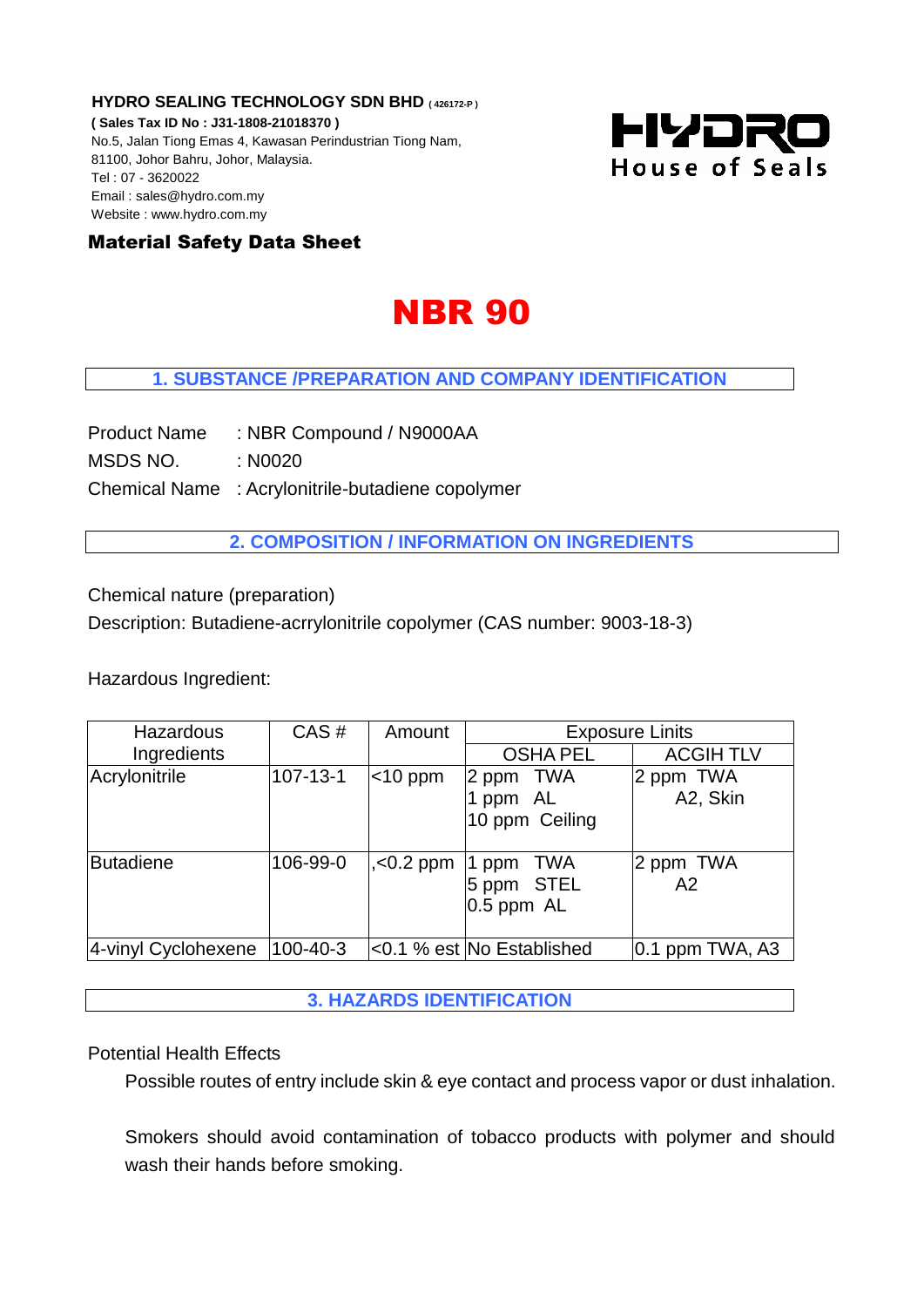# **4. FIRST AID MEASURES**

Inhalation:

Remove to the affected individual to fresh air. Consult a physician if symptoms persist.

Skin contact: Wash with soap and water.

Eye contact:

Flush eyes with plenty of water. Consult a physician if symptoms persist. Ingestion:

Ingestion: Not expected to occur during normal use of product.

**5. FIRE FIGHTING MEASURES**

Extinguishing Media Water, Foam, Dry Chemical, CO<sub>2</sub>

Fire Fighting Instructions

Wear self-contained breathing apparatus. Wear full protective equipment.

Exposure hazards

Decomposition products see section 10.

**6. ACCIDENTAL RELEASE MEASURES**

Safeguards (Personnel)

Use appropriate PERSONAL PROTECTIVE EQUIPMENT during clean-up.

Spill Clean up: Sweep up to avoid slipping hazard.

**7. HANDLING AND STORAGE**

Handling: Protect against fire.

Storage: Store in cool, dry place away from direct light to maintain quality.

**8. EXPOSURE CONTROLS/PERSONAL PROTECTION**

Engineering Controls

Ventilation: Vapors and fumes liberated from compounds during hot cured processing should be exhausted from work areas to maintain the ambient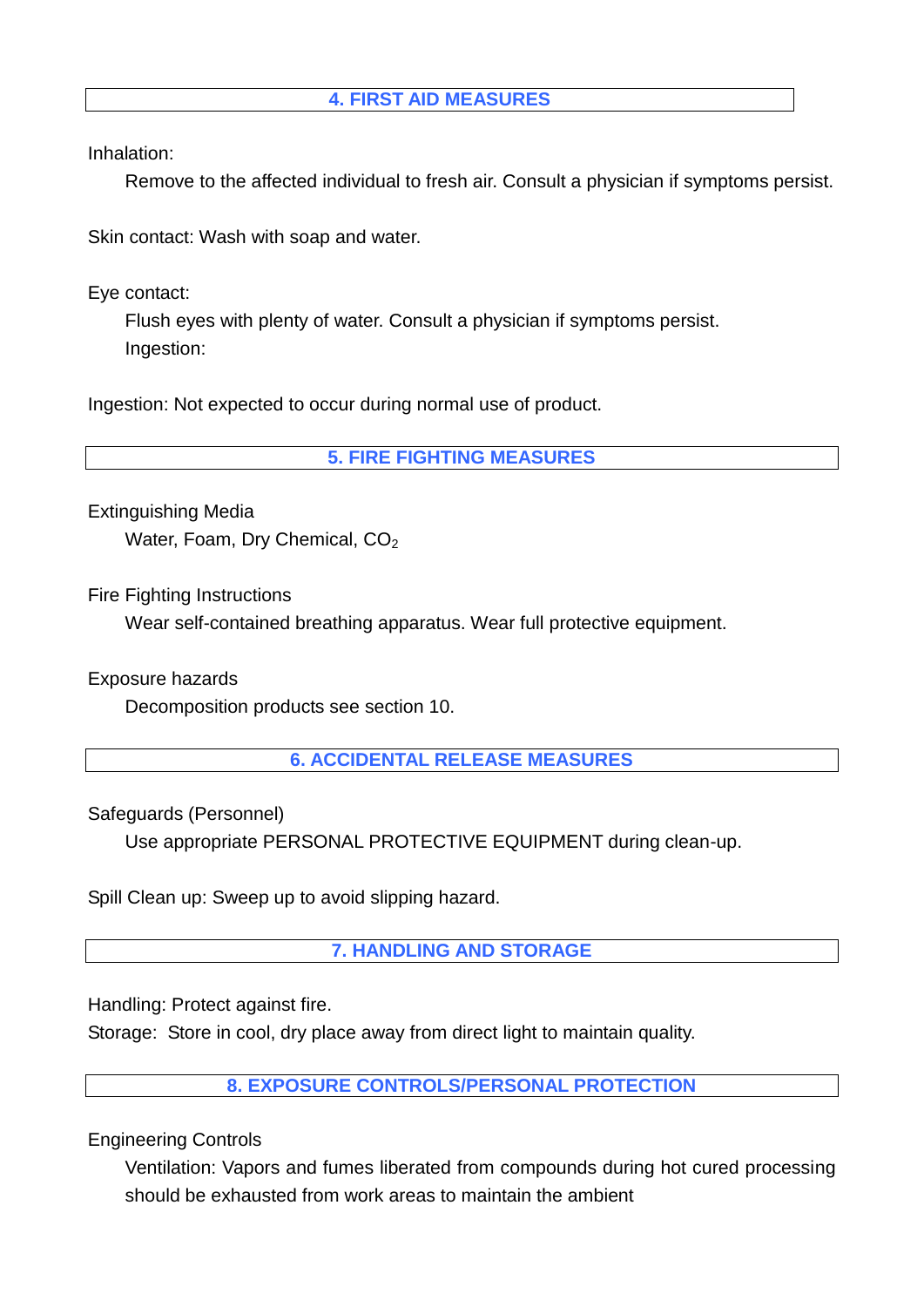workplace atmosphere below the limits listed in section 2.

# Personal Protective Equipment

Respirators: When temperature Exceed 200 ℃ and ventilation is inadequate to maintain concentration below exposure limits, use a positive pressure air supplied respirator. Air purifying respirators may not provide adequate protection.

Protective Clothing: If there is potential contact with hot/ molten material, wear heat resistant clothing and footwear. Do not touch decomposed parts even when cool. Neoprene gloves recommended.

#### **9. PHYSICAL AND CHEMICAL PROPERTIES**

Physical Data:

| <b>Melting Point:</b>          | NА                              |
|--------------------------------|---------------------------------|
| % Volatiles:                   | NА                              |
| Solubility in Water: Insoluble |                                 |
| Odor:                          | With a mild characteristic odor |
| Color:                         | <b>Black</b>                    |
| Appearance:                    | Solid                           |
| Special Gravity:               | $1.33 - 1.43$                   |

## **10. STABILITY AND REACTIVITY**

Chemical Stability: Stable at normal temperature and storage condition.

Conditions to avoid: Overheating

Incompatibility with other materials:

No specific information is available, however strong oxidizers or reducing agebts which generally not compatible with compounds.

Hazardous decomposition products:

Fumes produced when heated to decomposition temperatures may contain carbon monoxide, carbon dioxide, hydrogen cyanide, oxides of nitrogen, and small amounts of aromatic and aliphatic hydrocarbons. Combustion products from rubber, like those of other natural and synthetic materials, must be considered toxic.

#### **11. TOXICOLOGICAL INFORMATION**

No information is available.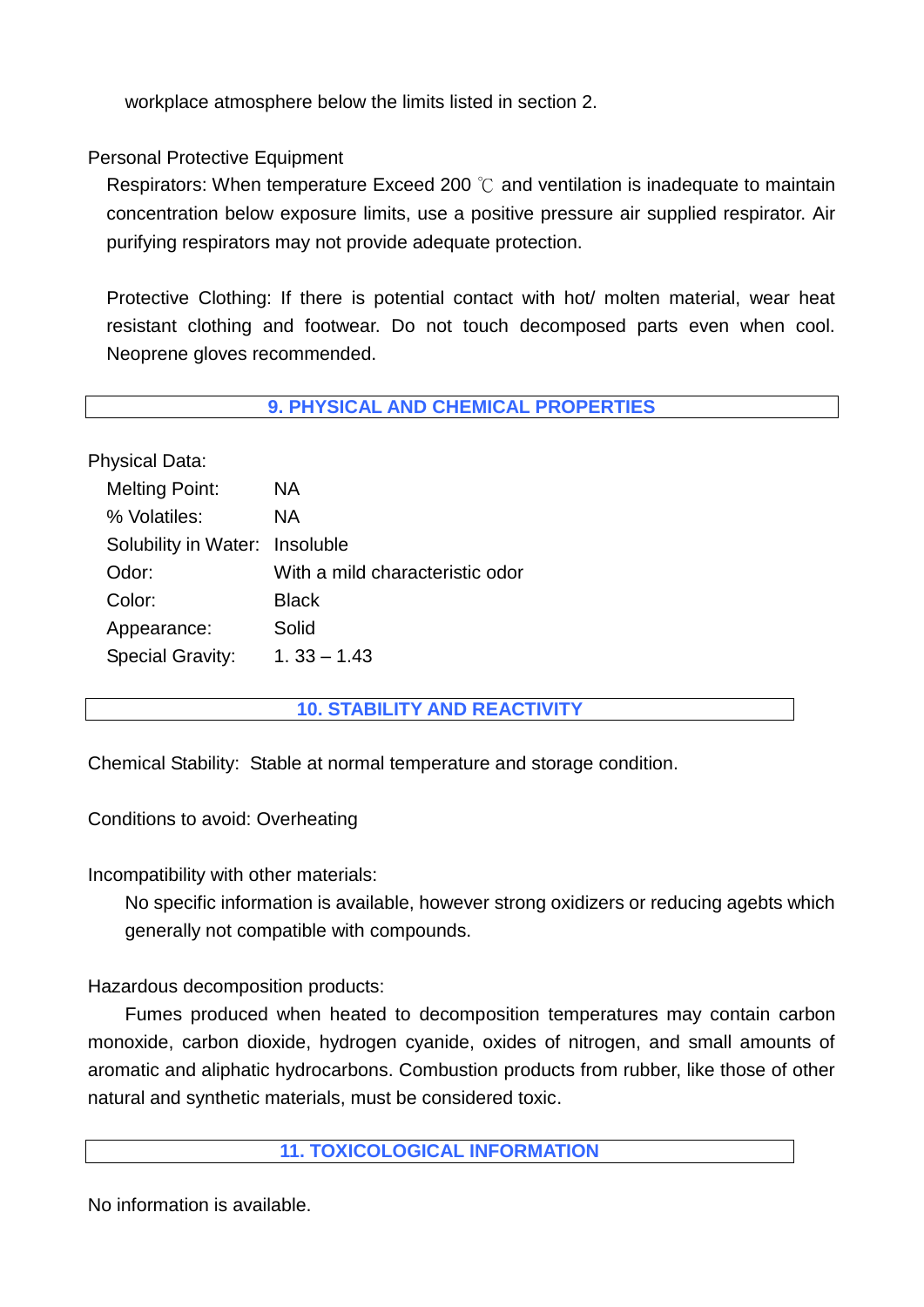## **12. ECOLOGICAL INFORMATION**

Aquatic toxicity:

No information is available.

**13. DISPOSAL CONSIDERATIONS** 

Waste disposal

 Preferred options for disposal are (1) recycling, (2) incineration with energy recovery, and (3) landfill. The high fuel value of this product makes option 2 very desirable for material that cannot be recycled, but incinerator must be capable of scrubbing out acidic combustion products. Treatment, storage, transportation, and disposal must be in accordance with applicable federal, state/provincial, and local regulations.

**14.TRANSPORTATION INFORMATION** 

Shipping information DOT Proper shipping name: not regulated Hazard class: not regulated

## **15.REGULATORY INFORMATION**

U.S. Federal Regulations

TSCA inventory Status:

This product and all components are listed on U.S. EPA Toxic Substances Control Act Inventory and in accordance with EC directives/GefStoffV.

# **16.OTHER INFORMATION**

Hazard rating System Classifications:

|               | <b>NFPA</b> | <b>HMIS</b> |                                             |
|---------------|-------------|-------------|---------------------------------------------|
| <b>Health</b> |             |             | National Fire Protection Association rating |
|               |             |             | identifies hazards a fire emergency         |
| Flammability  |             |             | Hazardous Materials Identification System   |
|               |             |             | rating applies to products as packaged.     |
| Reactivity    |             |             |                                             |

**Key: 0=least; 1=slight; 2=moderate; 3=high; 4=extreme**

**Important Note:**

**This information is furnished without warranty, expressed or implied, as to accuracy or completeness. This information is obtained from various sources**